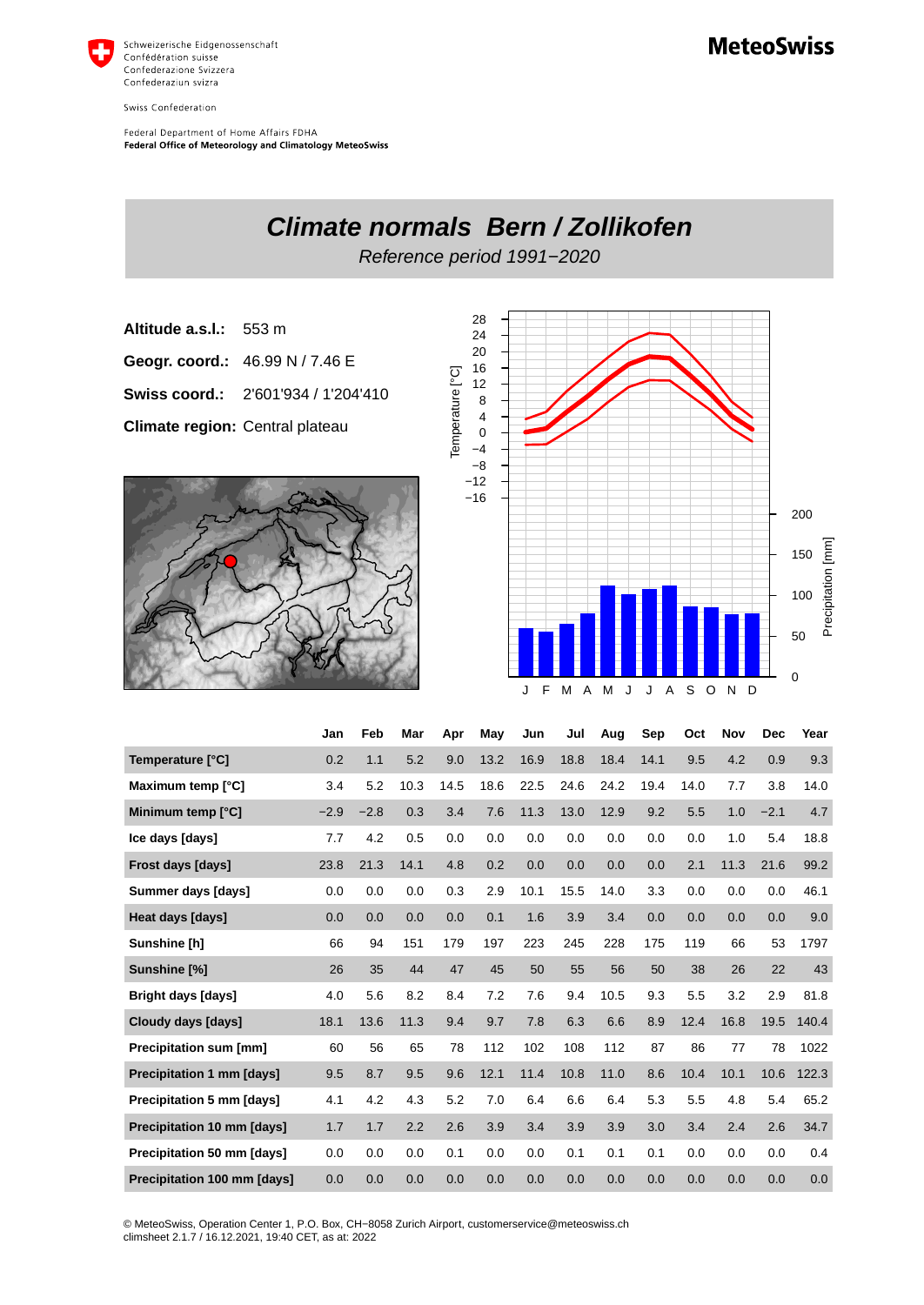

Swiss Confederation

Federal Department of Home Affairs FDHA Federal Office of Meteorology and Climatology MeteoSwiss

## **Climate normals Bern / Zollikofen**

Reference period 1991−2020

|                              | Jan   | Feb   | Mar   | Apr          | May            | Jun            | Jul         | Aug            | Sep            | Oct          | <b>Nov</b>     | <b>Dec</b>   | Year  |
|------------------------------|-------|-------|-------|--------------|----------------|----------------|-------------|----------------|----------------|--------------|----------------|--------------|-------|
| Precipitation 0%-g [mm]      | 11    | 8     | 20    | 13           | 34             | 41             | 38          | 10             | 17             | 11           | $\overline{4}$ | $\mathbf{1}$ | 738   |
| Precipitation 20%-q [mm]     | 30    | 30    | 35    | 41           | 76             | 70             | 62          | 75             | 49             | 50           | 35             | 37           | 881   |
| Precipitation 40%-g [mm]     | 43    | 38    | 48    | 55           | 85             | 82             | 83          | 93             | 71             | 72           | 57             | 67           | 974   |
| Precipitation 60%-q [mm]     | 53    | 55    | 63    | 84           | 127            | 107            | 119         | 114            | 92             | 93           | 85             | 88           | 1041  |
| Precipitation 80%-q [mm]     | 86    | 85    | 77    | 118          | 161            | 141            | 149         | 159            | 130            | 125          | 127            | 124          | 1145  |
| Precipitation 100%-g [mm]    | 149   | 123   | 248   | 209          | 189            | 183            | 252         | 224            | 162            | 163          | 183            | 152          | 1318  |
| <b>Snowfall [cm]</b>         | 11    | 11    | 5     | $\mathbf{1}$ | $\overline{0}$ | $\overline{0}$ | $\mathbf 0$ | $\overline{0}$ | $\overline{0}$ | $\mathbf{0}$ | 5              | 14           | 47    |
| Snowfall [days]              | 3.6   | 3.2   | 1.6   | 0.4          | 0.0            | 0.0            | 0.0         | 0.0            | 0.0            | 0.1          | 1.1            | 3.2          | 13.2  |
| Snow cover > 0 cm [days]     | 11.1  | 9.3   | 2.9   | 0.4          | 0.0            | 0.0            | 0.0         | 0.0            | 0.0            | 0.1          | 1.9            | 7.4          | 33.1  |
| Snow cover > 1 cm [days]     | 9.7   | 8.1   | 2.3   | 0.3          | 0.0            | 0.0            | 0.0         | 0.0            | 0.0            | 0.1          | 1.6            | 6.4          | 28.5  |
| Snow cover > 10 cm [days]    | 1.4   | 1.8   | 0.4   | 0.0          | 0.0            | 0.0            | 0.0         | 0.0            | 0.0            | 0.0          | 0.2            | 1.6          | 5.4   |
| Snow cover > 50 cm [days]    | 0.0   | 0.0   | 0.0   | 0.0          | 0.0            | 0.0            | 0.0         | 0.0            | 0.0            | 0.0          | 0.0            | 0.0          | 0.0   |
| <b>Relative humidity [%]</b> | 84    | 79    | 73    | 70           | 72             | 72             | 71          | 73             | 79             | 84           | 86             | 86           | 77    |
| Vapor pressure [hPa]         | 5.5   | 5.5   | 6.6   | 8.0          | 11.0           | 13.8           | 15.1        | 15.4           | 12.8           | 10.3         | 7.4            | 5.8          | 9.8   |
| Air pressure station [hPa]   | 954.2 | 953.0 | 951.8 | 949.7        | 951.5          | 952.9          | 953.2       | 953.3          | 953.4          | 952.9        | 951.9          | 953.7        | 952.6 |
| Air pressure red. sea [hPa]  | 1022  | 1020  | 1018  | 1015         | 1016           | 1016           | 1016        | 1017           | 1018           | 1018         | 1019           | 1021         | 1018  |
| Wind speed [m/s]             | 1.8   | 2.0   | 2.2   | 2.1          | 2.0            | 2.0            | 1.9         | 1.7            | 1.7            | 1.6          | 1.6            | 1.8          | 1.9   |
| Wind 10 m/s [days]           | 1.2   | 1.2   | 1.2   | 0.4          | 0.2            | 0.3            | 0.1         | 0.1            | 0.1            | 0.5          | 0.4            | 0.9          | 6.6   |
| Wind 20 m/s [days]           | 0.0   | 0.0   | 0.0   | 0.0          | 0.0            | 0.0            | 0.0         | 0.0            | 0.0            | 0.0          | 0.0            | 0.0          | 0.0   |
| Wind 30 m/s [days]           | 0.0   | 0.0   | 0.0   | 0.0          | 0.0            | 0.0            | 0.0         | 0.0            | 0.0            | 0.0          | 0.0            | 0.0          | 0.0   |
| Visibility < 100 m [days]    |       |       |       | -            |                |                |             | -              |                |              |                |              |       |
| Visibility < 1000 m [days]   |       |       |       |              |                |                |             |                |                |              |                |              |       |